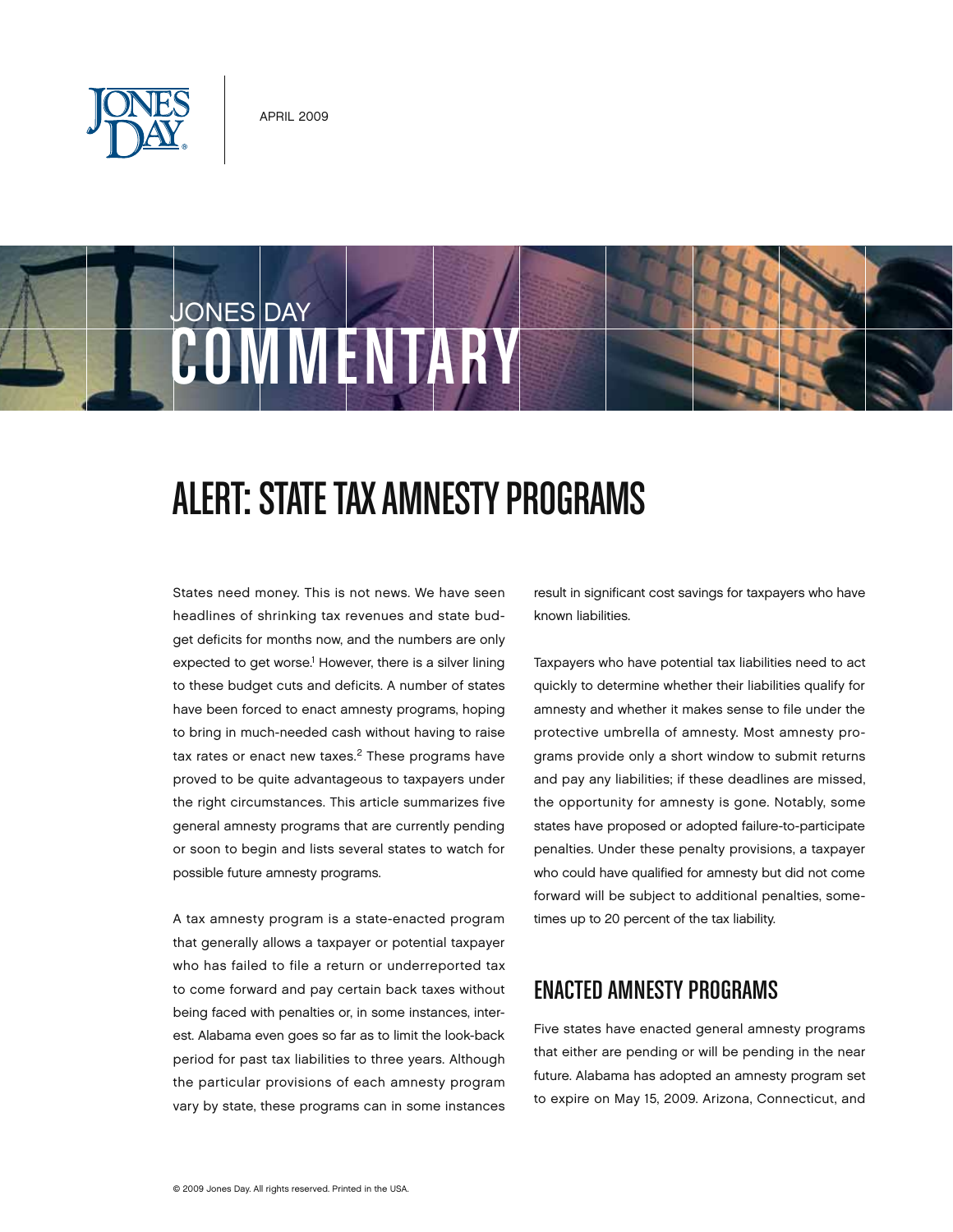New Jersey have adopted amnesty programs that will begin in May and run for between 30 and 60 days. Virginia has not yet set a date for its amnesty program, but it must be concluded by June 30, 2010, so stay tuned.

#### Alabama: February 1, 2009, through May 15, 2009

Alabama announced an amnesty program referred to as "Operation Clean Slate," which began on February 1, 2009, and will run until May 15, 2009.<sup>3</sup> During this period, the Department of Revenue will waive penalties and not seek criminal prosecution for taxpayers coming in under the amnesty. What is unique about the Alabama program is that the Department of Revenue will also limit the look-back period to three years and will not seek to collect tax, penalties, or interest prior to the look-back period.4 There is no waiver of interest.

Operation Clean Slate is available for taxpayers who: (1) did not file a tax return as required; (2) understated or omitted a tax liability on a filed return; or (3) erroneously claimed credits or deductions on a filed return. Virtually all taxes administered by the Department of Revenue are eligible for Operation Clean Slate, including corporate income tax; business privilege tax; and excise, severance, tobacco, gasoline, and consumer's use tax. Taxpayers who have not registered with the Department of Revenue are also eligible for amnesty on withholding and state-administered sales and use taxes. A taxpayer will not be entitled to amnesty if the taxpayer has an outstanding debt shown on the Department of Revenue's records; has been scheduled for audit; has entered into a voluntary disclosure agreement with the state; or has an existing sales, withholding, or motor fuel tax account.

#### Arizona: May 1, 2009, through June 1, 2009

Arizona has adopted a tax amnesty program that will run from May 1, 2009, to June 1, 2009. $5$  For taxpayers who pay back taxes pursuant to the program, all civil penalties will be waived and interest will be reduced to 3 percent per year.

The program applies to individual and corporate income tax, transaction privilege (sales tax), use tax, withholding tax, partnership tax, fiduciary tax, and luxury tax (tobacco and liquor) imposed for any taxable period beginning after January 2, 2002, and ending prior to January 1, 2008. The amnesty program is available to: (1) those who failed to file a tax return; (2) taxpayers who failed to report all income or all tax, interest, and penalties due; (3) taxpayers who claimed incorrect

credits or deductions; (4) taxpayers who misrepresented or omitted any tax due; (5) nonresidents or part-year residents who received income that may be taxable in Arizona; (6) outof-state and multistate businesses; and (7) taxpayers who are under audit that has not become final. A taxpayer does not qualify for amnesty if an audit has become final with respect to the taxable period, the taxpayer is a party to a closing agreement with the Department of Revenue for the tax period, or the taxpayer is or has been a party to a criminal investigation for failure to file or pay tax, or for fraud.

Local Tax Amnesty. The City of Phoenix has also adopted an amnesty program applicable to the city's privilege license tax (sales tax). The terms of the city's amnesty program are virtually identical to those of the state's program.

#### Connecticut: May 1, 2009, through June 25, 2009

The 2009 Connecticut Tax Amnesty Program<sup>6</sup> runs from May 1, 2009, to June 25, 2009. It provides a waiver of penalties and reduction of interest to 0.75 percent per month for any taxpayer owing Connecticut tax as a result of failing to file or underreporting tax for any taxable period ending on or before November 30, 2008.

The Connecticut Tax Amnesty Program applies to all taxes administered by the Connecticut Department of Revenue Services ("DRS"), including corporation business tax, sales and use tax, withholding tax, business entity tax, trust and estate income tax, composite income tax, personal income tax, gift tax, and cigarette tax, among others. The program does not apply to taxes and fees not administered or collected by the DRS, including local property taxes, motor carrier road tax, and payroll tax.

Taxpayers are ineligible to participate in the program if they: (1) are under audit; (2) have already been billed for a tax liability, to the extent of the amount billed; (3) are currently obligated under a payment plan with the DRS; (4) are subject to a criminal investigation by the DRS; or (5) are party to civil or criminal litigation involving the DRS, pending on November 25, 2008. The Connecticut Tax Amnesty Program also does not apply to taxes in dispute in the DRS appellate process. If a taxpayer is not eligible for amnesty for a particular tax or particular time period, the taxpayer may still be eligible to apply with respect to a different tax or tax period.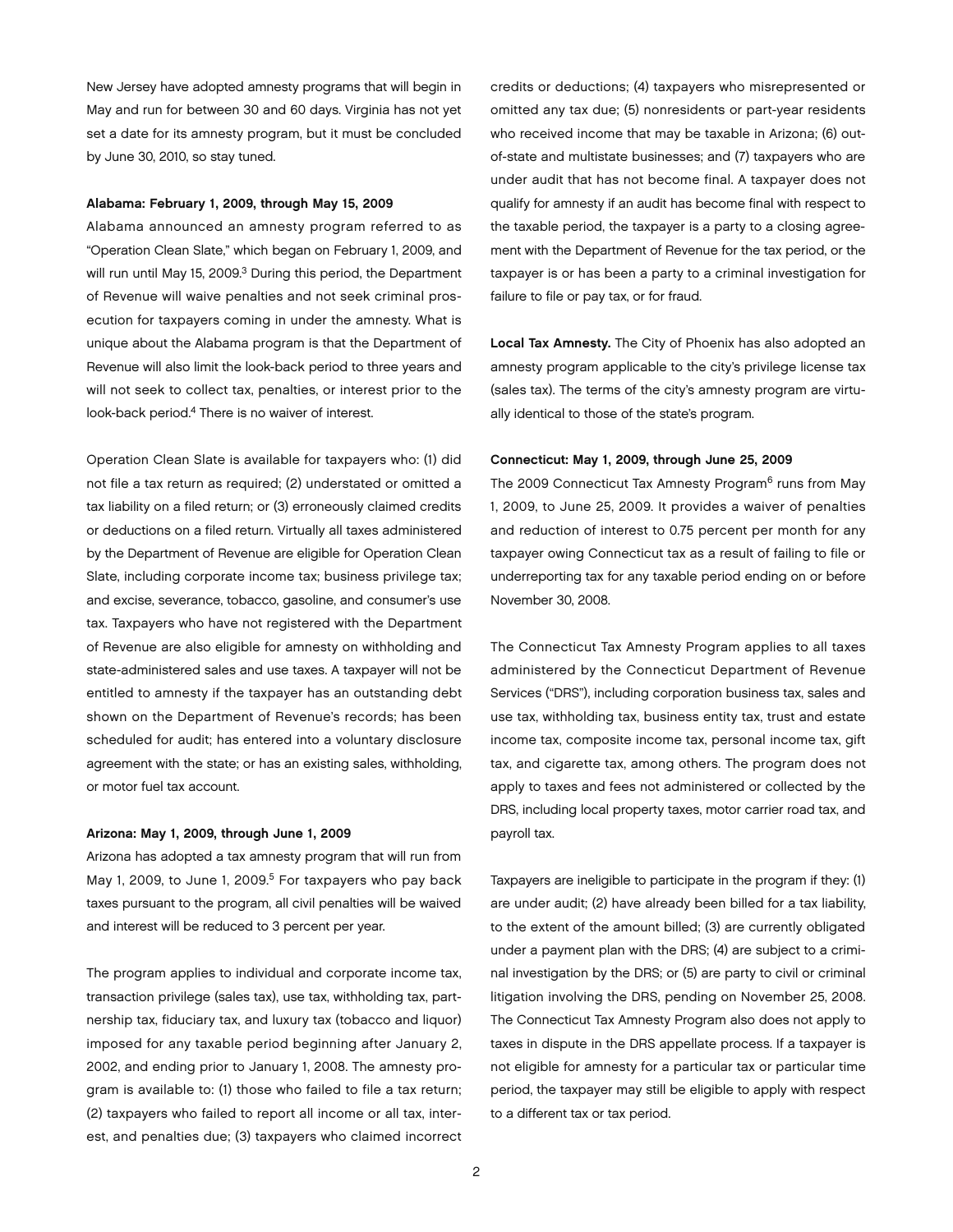Local Tax Amnesty. Connecticut has also enacted legislation authorizing municipalities to offer a one-time amnesty program on or before December 31, 2009, for taxes, assessments, fees, or fines.<sup>7</sup> At this time, we are unaware of any municipalities that have indicated any intention to enact an amnesty program.

#### New Jersey: May 4, 2009, through June 15, 2009

The New Jersey Division of Taxation ("DOT") has established the 2009 New Jersey Tax Amnesty Program, which runs from May 4, 2009, to June 15, 2009.<sup>8</sup> The program provides a waiver of all penalties and referral cost recovery fees,<sup>9</sup> as well as an interest rate reduction for qualifying taxpayers. Interest due as of May 1, 2009, will be reduced by 50 percent, provided the taxpayer pays the tax and remaining interest in full during the amnesty period.

The New Jersey Tax Amnesty Program applies to all taxes administered or collected by the DOT, including corporation business tax, income tax, inheritance and estate taxes, public utility taxes, and sales and use tax due on or after January 1, 2002, and prior to February 1, 2009. Once the amnesty period ends on June 15, an additional 5 percent penalty, not subject to waiver or abatement, will be imposed on any tax amount not satisfied that was eligible for amnesty but not reported as part of the amnesty program. This penalty will be in addition to all other applicable penalties and costs.

New Jersey will be temporarily suspending its Voluntary Disclosure Program during the amnesty period; however, "on a case-by-case basis, the Division may be willing to discuss alternative agreements … ."10 A taxpayer who has filed an administrative or judicial appeal related to a tax assessment or has requested a hearing through the DOT's Conference and Appeals Branch is eligible for tax amnesty only if the director of the DOT expressly approves the application and the taxpayer withdraws from the appeals process. Taxpayers are ineligible to participate in the program if they are under criminal investigation or have been charged with a crime, for any state tax matter in New Jersey.

#### Virginia: Dates to Be Determined

Virginia has enacted legislation establishing a tax amnesty program<sup>11</sup> that will run for a 60- to 75-day period during the fiscal year July 1, 2009, through June 30, 2010. The exact dates of the program are to be established by the Tax Commissioner. The program will provide a full waiver of all civil or criminal penalties assessed or assessable, and a waiver of 50 percent of the interest assessed or assessable, resulting from nonpayment, underpayment, nonreporting, or underreporting of tax liabilities. The program will be open to any individual, corporation, estate, trust, or partnership that is required but has failed to file a return or to pay any tax administered by the Department of Taxation for taxable years beginning on or before January 1, 2008.

Any taxpayer eligible for amnesty who retains an outstanding balance after the close of the program because of the nonpayment, underpayment, nonreporting, or underreporting of any tax liability that qualified for amnesty but was not paid will be subject to a 20 percent penalty on the unpaid tax. This penalty is in addition to all other penalties that may apply.

### STATES TO WATCH

In addition to those states discussed above, several states should be monitored for future tax amnesty legislation. Maryland is the most immediate of these states, as tax amnesty legislation passed both houses during the 2009 legislative session and is currently awaiting signature by Governor O'Malley. If enacted, the Maryland Tax Amnesty Program will run from September 1, 2009, through October 30, 2009. Next in line will likely be Louisiana, where Governor Jindal and local legislators pre-filed tax amnesty legislation for consideration in the 2009 legislative session beginning April 27, 2009. Although any possible programs are not likely to be imminent, other states to keep an eye on are Hawaii, New Mexico, and Vermont (which recently considered but did not adopt tax amnesty), and Delaware, where the governor has indicated that a tax amnesty is likely.

#### Delaware

Delaware governor Jack Markell, while campaigning for office, called for the state to enact a tax amnesty in his Plan for Fiscal Responsibility.<sup>12</sup> At this time, no such amnesty has been enacted. The Delaware legislature is in session until June 30, 2009.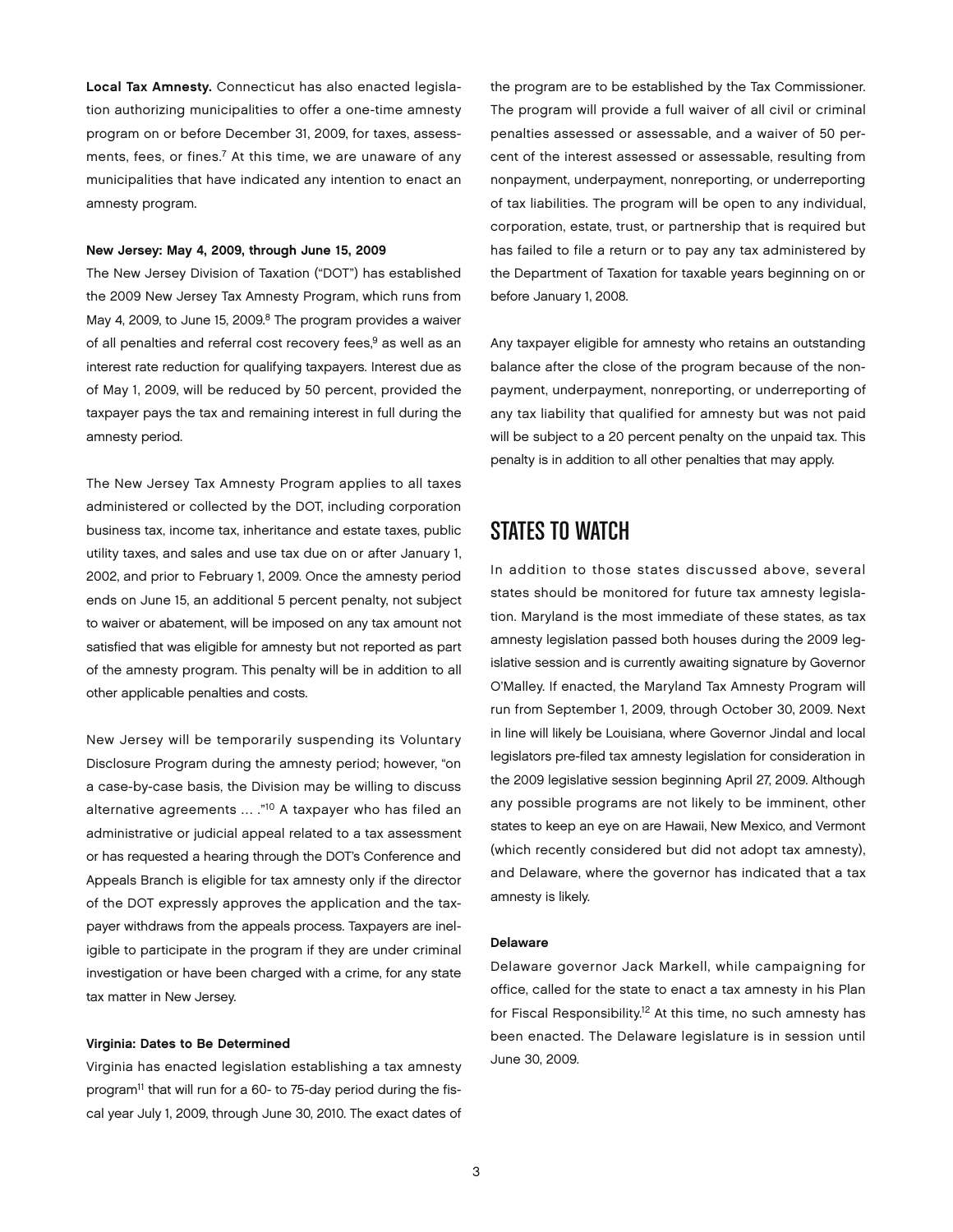#### Hawaii

During the 2009 legislative session, tax amnesty legislation was proposed in Hawaii;<sup>13</sup> however, the legislation was not enacted.14 Under the proposed legislation, the tax amnesty program would have run from October 31, 2009, through December 31, 2009, and all penalties would be waived. The next regular legislative session will convene January 20, 2010.

#### Louisiana

For the Louisiana legislative session beginning April 27, 2009, the Louisiana Tax Delinquency Amnesty Act of 2009<sup>15</sup> was prefiled, with Governor Jindal expressing support for its enactment. The Louisiana Tax Delinquency Amnesty Act requires the Louisiana Department of Revenue ("LDR") to establish a two-month-long tax amnesty program during the fiscal year ending June 30, 2010. The specific amnesty dates are yet to be determined. The tax amnesty would be applicable to all periods since 2001, the date of Louisiana's last tax amnesty. As proposed, the state will waive all penalties and 50 percent of the interest due.

Taxpayers eligible for the proposed amnesty include those who have an existing tax liability, those who had not filed a required return or report, and those who understated or omitted any tax liability on a filed return. The proposed amnesty would apply to all taxes administered and collected by the LDR, except motor fuel taxes.

The Louisiana Tax Delinquency Amnesty Act provides that if, following the termination of the amnesty, the LDR issues a deficiency assessment for a period for which the taxpayer had claimed amnesty, the LDR will have the authority to impose penalties and institute civil or criminal proceedings, but only with respect to the difference between the amount shown on the amnesty application and the correct amount of tax due. However, there will be a presumption against the waiver of any penalty or the abatement or reduction of any interest for those taxpayers eligible to participate in the amnesty program that fail to participate. Further, the LDR is authorized to adopt a regulation imposing a 20 percent "cost of collection" penalty on any deficiency assessed after the amnesty period for any taxable period due on or after July 1, 2001, and ending before January 1, 2009. If adopted, this penalty will be in addition to all other applicable penalties, fees, or costs.

The bill was to be considered in the general session set to convene at noon on Monday, April 27, 2009.

#### Maryland

The Maryland General Assembly passed a bill<sup>16</sup> requiring the Comptroller to declare an amnesty period for delinquent taxpayers from September 1, 2009, through October 30, 2009. This bill, adopting the Maryland Tax Amnesty Program, is awaiting Governor O'Malley's signature at this time. The governor's next bill signing will be May 7, 2009.

If signed into law, the bill will provide for an amnesty period applicable to individual income tax, corporate income tax, withholding taxes, sales and use taxes, and admissions and amusement taxes required to be paid on or before December 31, 2008. The Comptroller will waive all civil penalties and 50 percent of the interest imposed. The waiver will apply to the nonreporting of a tax liability, the underreporting of a tax liability, and the nonpayment of a tax liability.

Unlike most other states, the Maryland Tax Amnesty Program is limited to certain taxpayers. A taxpayer may not take advantage of the amnesty if: (1) the taxpayer has more than 500 employees in the United States or is a member of a corporate group that has more than 500 employees in the United States as of September 1, 2009;<sup>17</sup> (2) the taxpayer was granted amnesty under the 2001 Maryland Tax Amnesty Program; or (3) the taxpayer was eligible for the July 1, 2004, through November 1, 2004, Settlement Period relating to intangible holding companies, whether or not the taxpayer participated in the Settlement Period.

Generally, to qualify for the amnesty, the taxpayer must file a return and pay the tax and interest due prior to October 30, 2009; however, the Comptroller may at the Comptroller's discretion enter into an agreement with any taxpayer who allows taxes to be paid over time (but in no event later than December 31, 2010).

#### New Mexico

The New Mexico tax amnesty legislation<sup>18</sup> was introduced during the 2009 legislative session but not enacted.19 Under the proposed legislation, the Taxation and Revenue Department would have conducted a 90-day tax amnesty period during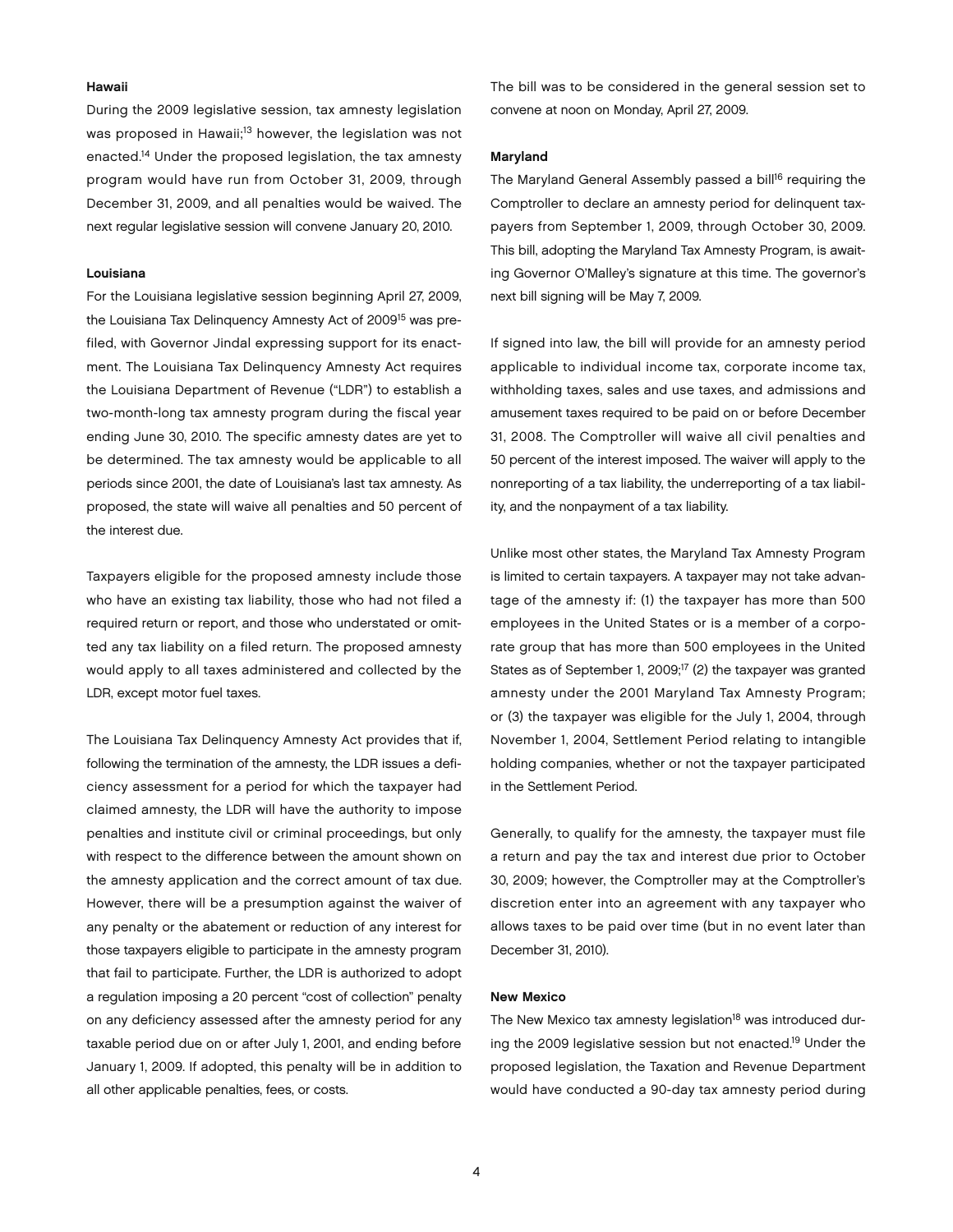fiscal year 2010 in which all penalties and interest would be waived, not to exceed a waiver of \$25,000. The next regular legislative session is set to begin January 19, 2010.

#### Vermont

In Vermont, tax amnesty legislation was also proposed<sup>20</sup> but not adopted.21 The legislation required the Tax Commissioner to establish a two-month-long tax amnesty that would expire no later than December 31, 2009. The amnesty would have been applicable to any tax type except fuel taxes and would have allowed for a waiver of all penalties, without the need to show reasonable cause or the absence of willful neglect. The next regular legislative session will begin in January 2010.

## OTHER LIMITED AMNESTY PROGRAMS

In addition to the general amnesty programs, several states have adopted or considered limited programs that are more narrowly focused on specific taxes. Massachusetts is running an amnesty program through April 30 limited to individual income tax liabilities, personal use tax liabilities, and cigarette excise tax liabilities.<sup>22</sup> Similarly, Oregon has a bill pending in the legislature that would adopt an amnesty program for personal income tax liabilities.<sup>23</sup> Indiana proposed property tax amnesty legislation during its 2009 legislative session, but this bill died in committee.<sup>24</sup>

## **CONCLUSION**

We can be certain of additional activity in this area as states tighten their belts during this challenging time. As a result, taxpayers with potential historic tax liabilities may have more opportunities to become compliant, without having the risk of civil or criminal penalties, and in some cases with significant savings on interest.

However, taxpayers will need to act quickly to determine whether they fall within the purview of these programs. And taxpayers who qualify for amnesty must keep in mind that several amnesty programs impose significant penalties later for taxpayers who fail to act now.

## Lawyer Contacts

For further information, please contact your principal Firm representative or one of the lawyers listed below. General email messages may be sent using our "Contact Us" form, which can be found at [www.jonesday.com.](http://www.jonesday.com)

Carolyn Joy Lee 1.212.326.3966 [cjlee@jonesday.com](mailto:cjlee@jonesday.com)

Charolette Noel 1.214.969.4538 [cfnoel@jonesday.com](mailto:cfnoel@jonesday.com)

Peter Leonardis 1.212.326.3770 [pleonardis@jonesday.com](mailto:pleonardis@jonesday.com)

Karen H. Currie 1.214.969.5285 [kcurrie@jonesday.com](mailto:kcurrie@jonesday.com)

*Special thanks to Bart Green for his work on this* Commentary.